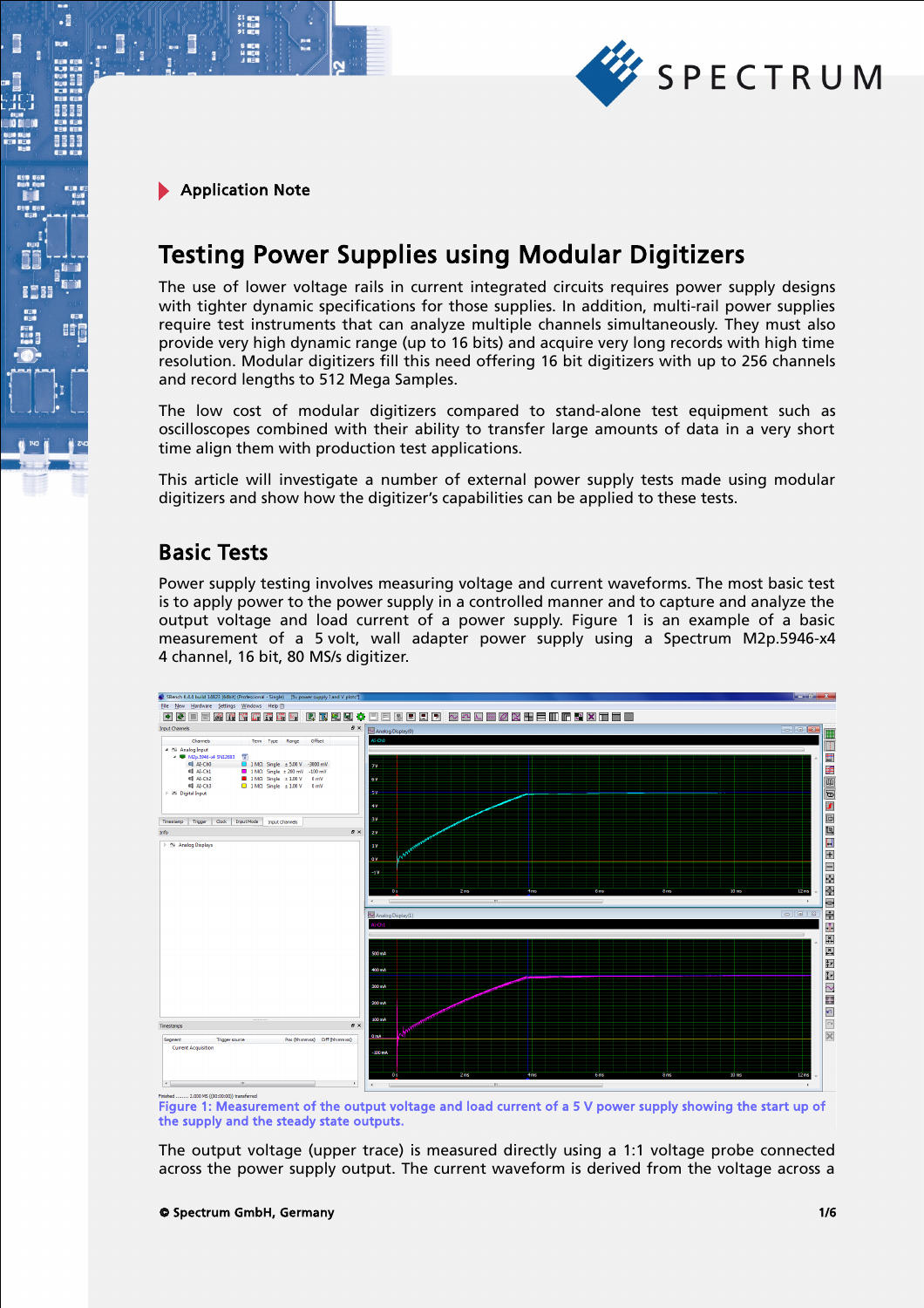

21 年11<br>11 年11<br>91 年11

 $\cdot$ 

m.

**BEEF** 

**II** 

0.5  $\Omega$  shunt resistor in series with the power supply load. The input channels of the digitizer can be configured as single ended or differential topology. The differential connections are ideal for measurements of the voltage across current shunts. The Spectrum SBench 6 software, used for this example, has the ability to rescale the voltage data by the value of the shunt resistor and render the vertical axis of the display in milli amperes (mA) so it can be read directly as a current as shown in the figure. In this case the nominal steady state load current is 381 mA.

The power supply output comes up to the rated voltage in about 4 ms. The waveforms are acquired at 80 Mega samples per second (MS/s) and the time resolution of the waveforms is 12.5 ns per sample. While the duration of this waveform is 12.5 ms, equivalent to 1 million samples, the digitizer has a 512 Mega Sample acquisition memory which could acquire up to 6.4 s of data at this same sample rate. This is extremely important if you have to expand the waveform traces to see the details of a waveform event. Consider the waveform from this same power supply acquired while seeing the effects of line (mains) transients on the output voltage (Figure 2).



Figure 2: Long record lengths at high sample rate allow horizontal expansion or zoom to see details on the waveform such as the output transient burst of a power supply due to a line transient.

The digitizer was set up to trigger if the output voltage level of the supply dropped below 5.18 volts. The upper trace is the raw acquisition showing three transient bursts. The largest amplitude burst on has been expanded horizontally (lower trace) to enable viewing of the structure of the transient. The horizontal minor divisions on the lower trace are 1 us apart. The transients consist of a series of damped quasi-sinusoidal bursts spaced at nominally 1.4 µs. Due to the long record length the acquired waveform retains all this detail which is extremely important when investigating issues like this transient.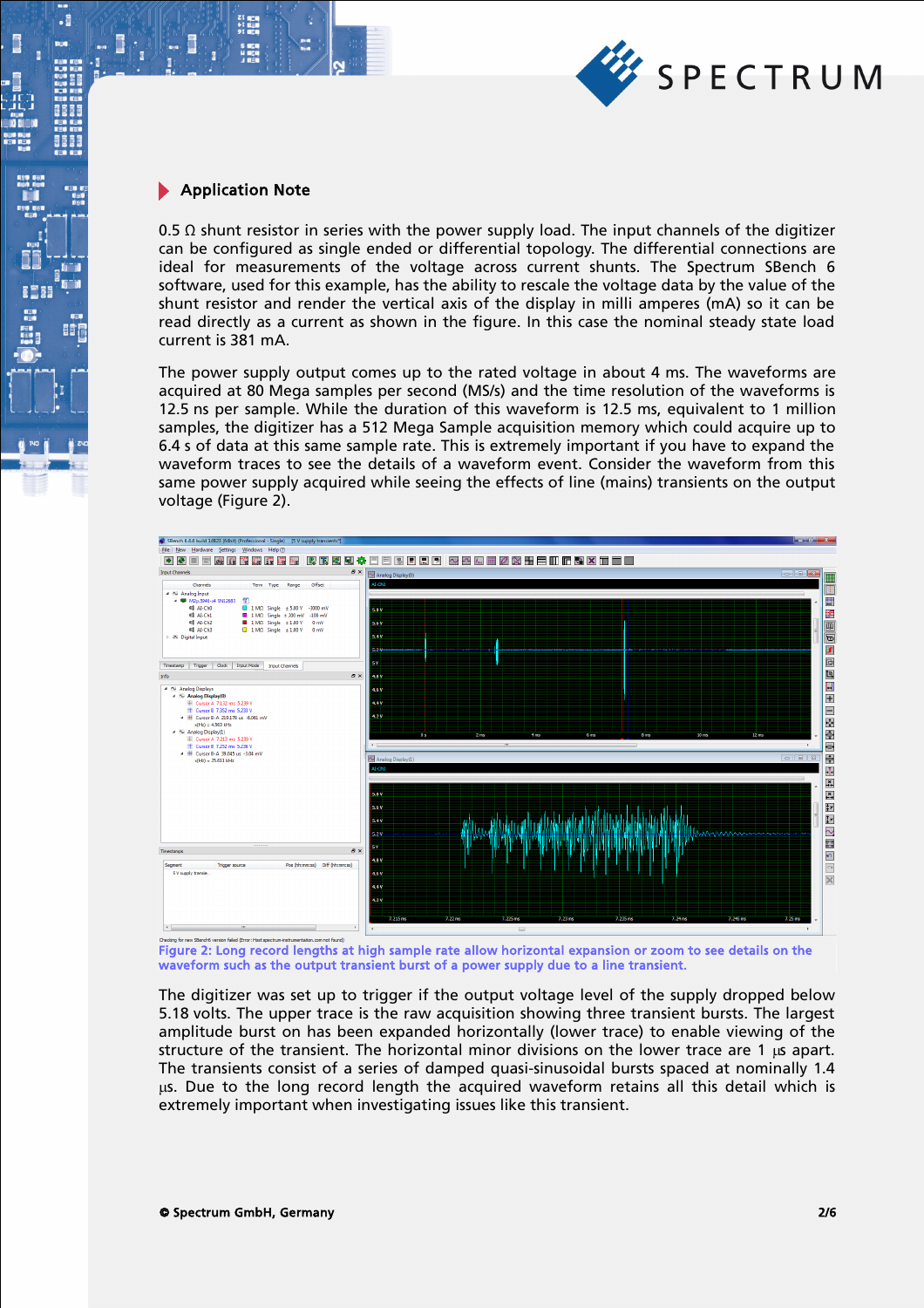

21 mgm<br>41 mgm<br>91 mgm

 $\cdot$ 

**BEEF** 

BÔ

#### Load and Line Regulation

Load regulation measures the ability of the supply to respond to changes in the output load. Ideally the output voltage should not change when the load changes. Figure 3 shows a load regulation test with a load of 25 Ohms on a nominal 5 V supply. The step load is captured by triggering the digitizer when the nominal 5.23 volt output drops below 5.2 volts. In this case the voltage drops to 5.2 volts when the 200 mA load is applied. The load regulation is calculated using this equation:

*Load Regulation (%) = 100% \*( (* $V_{No\ load} - V_{load}$ *) /*  $V_{load}$ *)* 

In this example the load regulation works out to 0.63 %.



Figure 3: A load regulation test which shows the output drops by 33 mV for a 25 Ohm load applied at the output. The calculated load regulation is 0.63%. The step response is well behaved with no indication of overshoot or ringing.

The load regulation test can also reveal issues with the power supply's control loop. Overshoot and ringing of the output in response to a load step is an indication of possible instability in the supply's control loop. This power supplies' response is well damped.

In addition to a digitizer this test requires a way to increment the load. This could be a resistive load bank or an electronic load.

Similar testing of line regulation involves changing the input line voltage and observing the changes in the output.

Line Regulation = 100% (
$$
V_{\text{OUT Hi}} - V_{\text{OUT low}}
$$
) / ( $V_{\text{LINE Hi}} - V_{\text{LINE Low}}$ )

Line regulation measures the ability of the supply to maintain the output voltage in spite of variations in the input line voltage. This test requires a method of changing the input line voltage to the supply. This could be a simple as an auto-transformer or as complex as a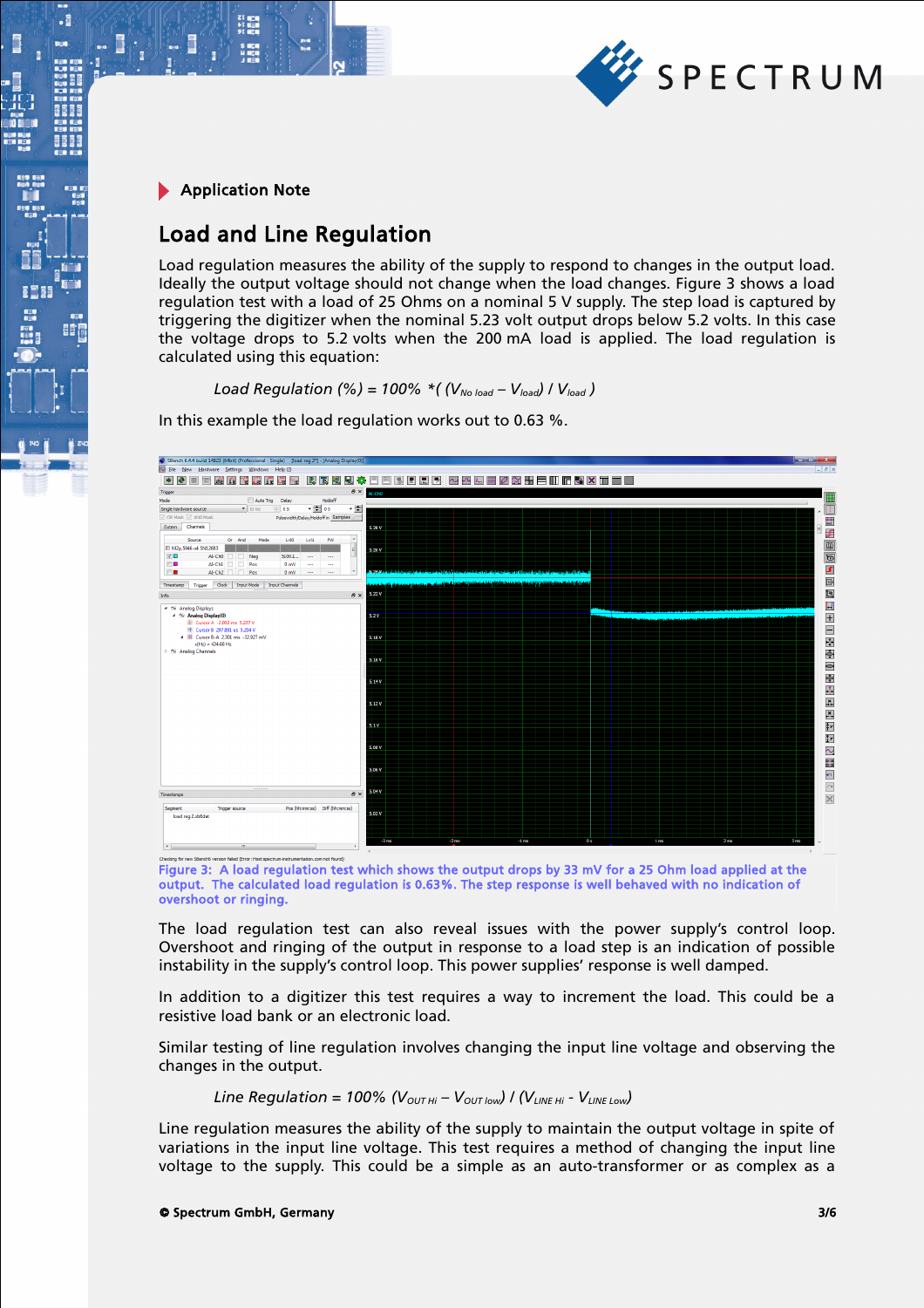

.

8881

間違

programmable AC source.

21 年1月<br>ドロコ<br>91 年1月

### Periodic and Random Deviation

Periodic and random deviation (PARD) includes ripple and noise and is a measure of the deviation of the output rail from the average or nominal value. Ripple and noise can have adverse effects on circuit performance causing timing jitter and other anomalous behavior. Figure 4 illustrates the PARD of a 12 volt supply. The time waveform is in the left hand grid. The Fast Fourier Transform (FFT) of the PARD signal is in the two right hand grids. PARD is usually analyzed over a bandwidth of 0 to 20 MHz as shown in the upper right grid. Most of the energy in the ripple of this supply is in the frequency range below 100 kHz (Lower right trace). Periodic ripple appears as vertical lines in the FFT. Noise, which is a broad band signal, is mapped as a rise in the FFT baseline



Figure 4: Ripple and noise displayed in both the time and frequency domain. Ripple, left hand grid, is measured as a peak to peak amplitude, in this 27.7 mVpp. The FFT spectrum of the noise and ripple with a bandwidth of 20 MHz (upper right) and 100 kHz (lower right).

Measurements of the average and peak to peak amplitude of the time domain signal appear in the info pane on the left side of the figure. The peak to peak ripple is 27.5 mV on an average supply rail voltage of 11.95 volts. This highlights another advantage of high resolution digitizers, having sufficient dynamic range to measure the ripple voltage which is -53 dB below the nominal 12 volt level. An eight bit oscilloscope only has a theoretical dynamic range of 48 dB and a practical dynamic range of about 40 dB and would not be able to render the ripple without using a DC block in order to use a more sensitive input range. This will block the high DC level but has the disadvantage of attenuating low frequency ripple and noise components. Alternatively, a specialized probe with large offset capabilities can be employed to cancel the large DC component, this adds cost to the oscilloscope measurement.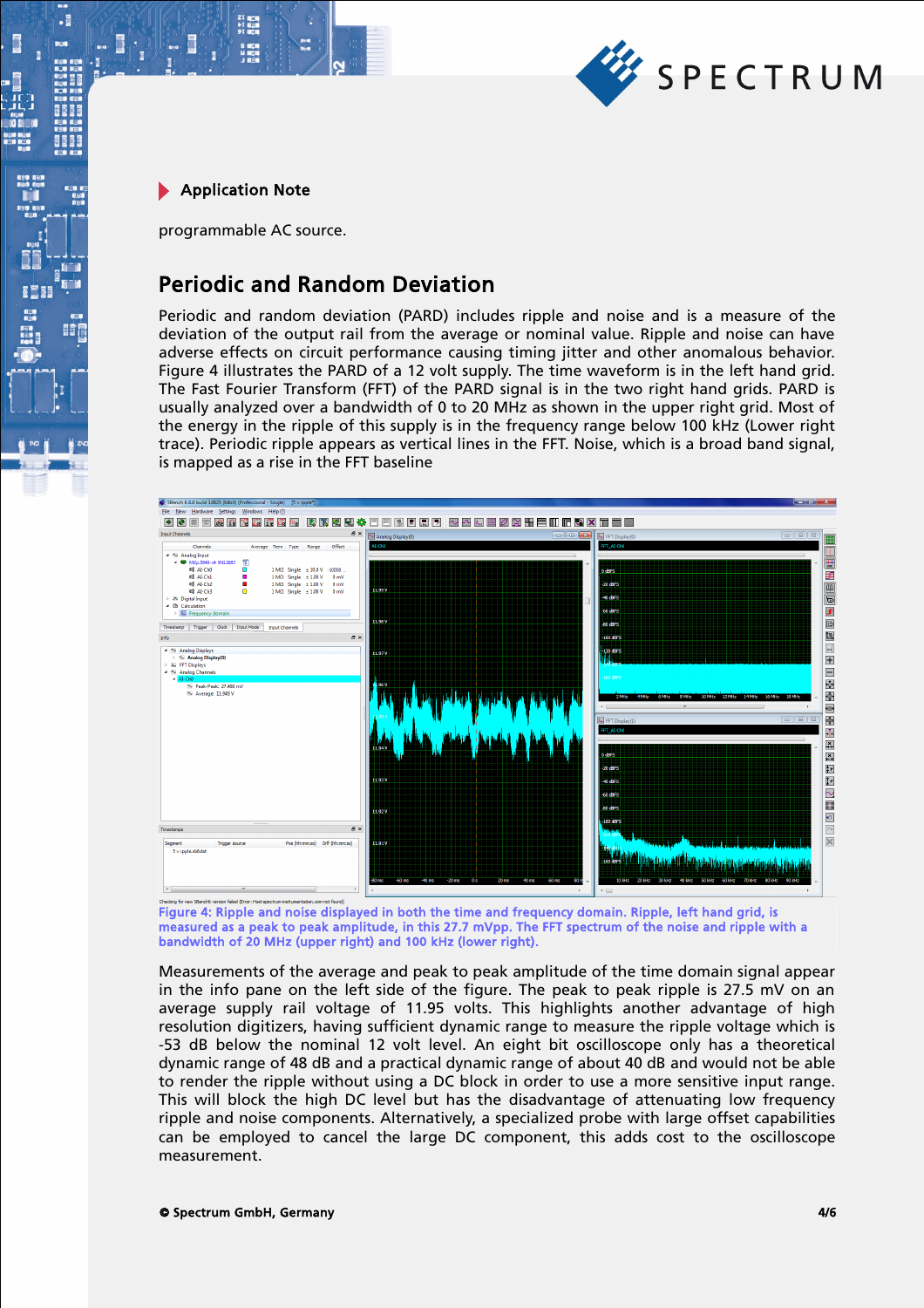

.

#### Power Rail Sequencing

Electronic components that require multiple voltages usually are sensitive to the order in which those voltages are applied. Power supplies generally are designed to support a known and repeatable power-on sequence. With some supplies supporting six to eight different voltage rails the number of channels that can be measured at one time is important. This is another advantage of modular digitizers in that they can have 1, 2, 4, 8 or 16 channels per card and by coupling multiple cards together expand the channel count to a maximum of 256 synchronized channels. Power sequence measurements usually take tens of milliseconds and are another measurement that benefit from long acquisition memories. An example of a power up sequence measurement for the four power rails of a computer supply is shown in the left hand grid of Figure 5.



Figure 5: The power on and off sequences for a four rail computer power supply.

The four voltage rails are +12, -12, +5, and +3.3 volts. The -12 rail, which is very lightly loaded reaches its nominal voltage first, followed by the +3.3, +5, and +12 rails. The observed power transitions are monotonic with no obvious steps or glitches. A similar power-down sequence of the same supply is shown in the right hand grid. Here it can be observed that the -12 volt supply rail takes the longest time to decease due to its very light load. The other supplies initially decease more quickly but then approach zero asymptotically.

## Modular instrument configurations.

Depending on the complexity of the desired power supply test system there are several modular instrument configurations available.

The simplest is PCIe based instruments. These are intended to be installed into desktop or portable PC's and will accommodate several cards per system. PCIe digitizers offer the highest